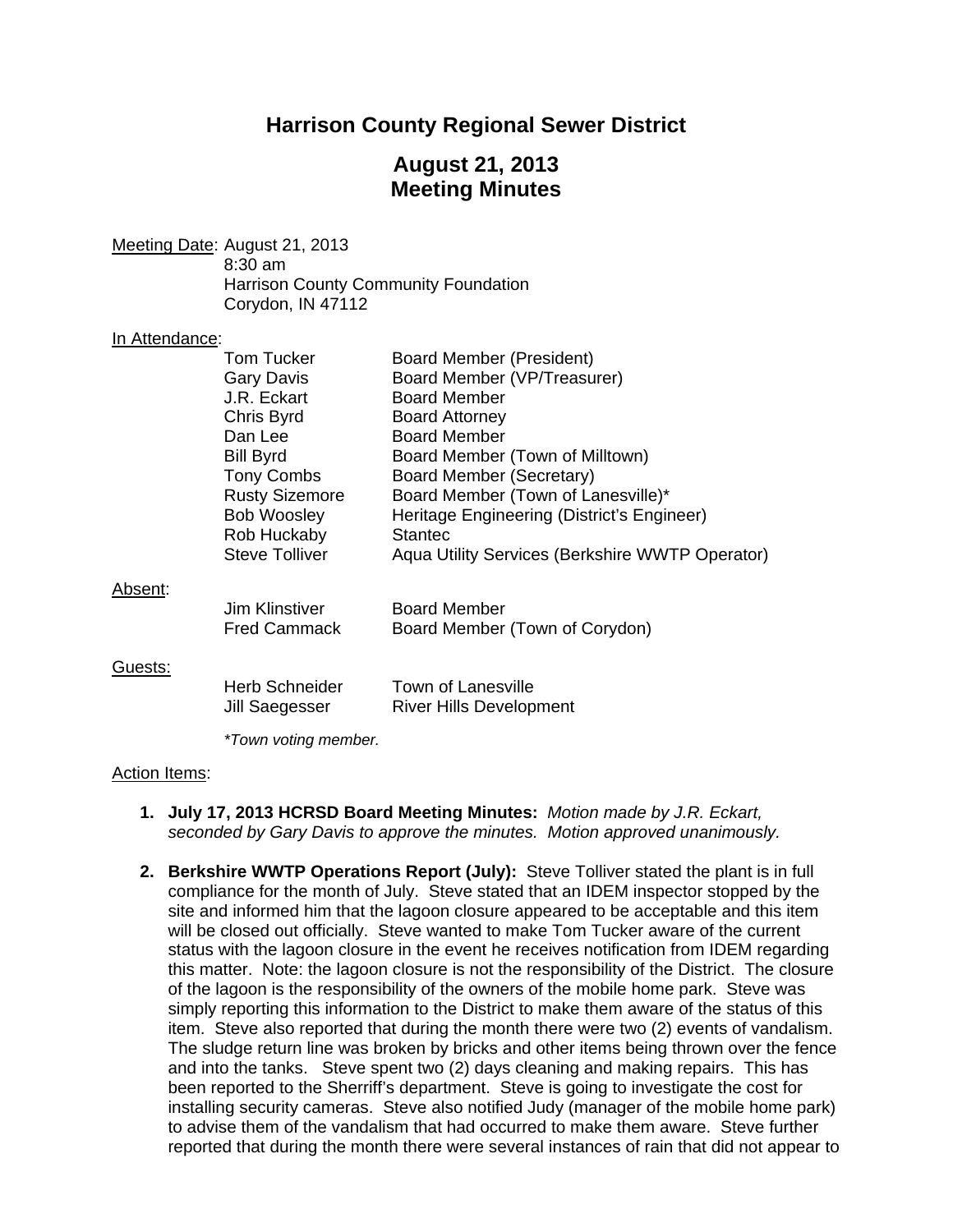HCRSD Mtg Minutes Aug 21, 2013 Page 2 of 4

> have much of an impact on the flow to the plant. He hopes the work the mobile home park performed in the spring has had an impact on reducing the inflow and infiltration into the system. *Motion was made by Dan Lee, seconded by Rusty Sizemore to approve the July operations report. Motion approved unanimously.*

### **3. New Salisbury Project Update:**

- **a.** Jill Saegesser presented the second reimbursement request to be submitted to EDA for approval. The reimbursement request is for a total of \$159,568 (which represents 50% of the funds expended). Jill informed the Board the intention is to submit a reimbursement request each month to EDA to allow funds to be reimbursed on a timely basis to allow cash flow to continue to be available for the project. *Motion was made by Gary Davis, seconded by JR Eckart to approve the following invoices along with Pay Applications:* 
	- i. Heritage Engineering: \$12,168.97
	- ii. Mitchel & Stark Pay App No. 2: \$69,018.05
	- iii. Dan Cristiani Pay App No. 2: \$237,949.97
- **b.** Bob Woosley provided a brief update on the construction progress made to date. The following items are underway:

Sewer Installation:

- All bore and jack work has been completed.<br>- Gravity sewer installation is approximately 6
- ‐ Gravity sewer installation is approximately 65% complete.
- ‐ 4" Forcemain: approximately 50% complete.
- ‐ 6" Forcemain: approximately 15% complete.

WWTP Improvements:

- ‐ Work continues on preparing area for tank installation.
- ‐ Tanks have not yet arrived on site.
- ‐ Grating: grating was specified during bidding that covered all tanks. After discussing this item with the District's operator it was determined that grating needs to be eliminated to avoid causing difficulties during daily operational activities. Leaving grating across all areas would require the operator to continuously remove the grating for cleaning and maintenance purposes. Steve Tolliver and Heritage have met to discuss which areas need grating and which areas do not. A credit will be obtained from the Contractor for this item.

#### **4. Stormwater Demonstration Project:**

- **a.** Rob Huckaby provided an update on the project. Project is complete and the school is extremely satisfied with the results. Rob recommended approval of the Contractor's final pay application request (this item is covered under the Treasurer's report).
- **b.** Signage: It was discussed that a sign would be placed at the unit prior to Lanesville Heritage Weekend to promote the project and allow for a public relations and educational opportunity. Rob Huckaby and Bob Woosley will coordinate having a sign installed*.*
- **c.** Model: JR Eckart asked if it were possible to have a small scale model of the unit to use as an educational tool for the students. Rob stated that videos exist that can be used but he would have to check with the manufacturer regarding any models that may be available.
- **d.** South Central School Campus: In lieu of installing a demonstration project at the Corydon Campus it was determined that a site would be selected at the South Central School Campus. An area has been selected for a rain garden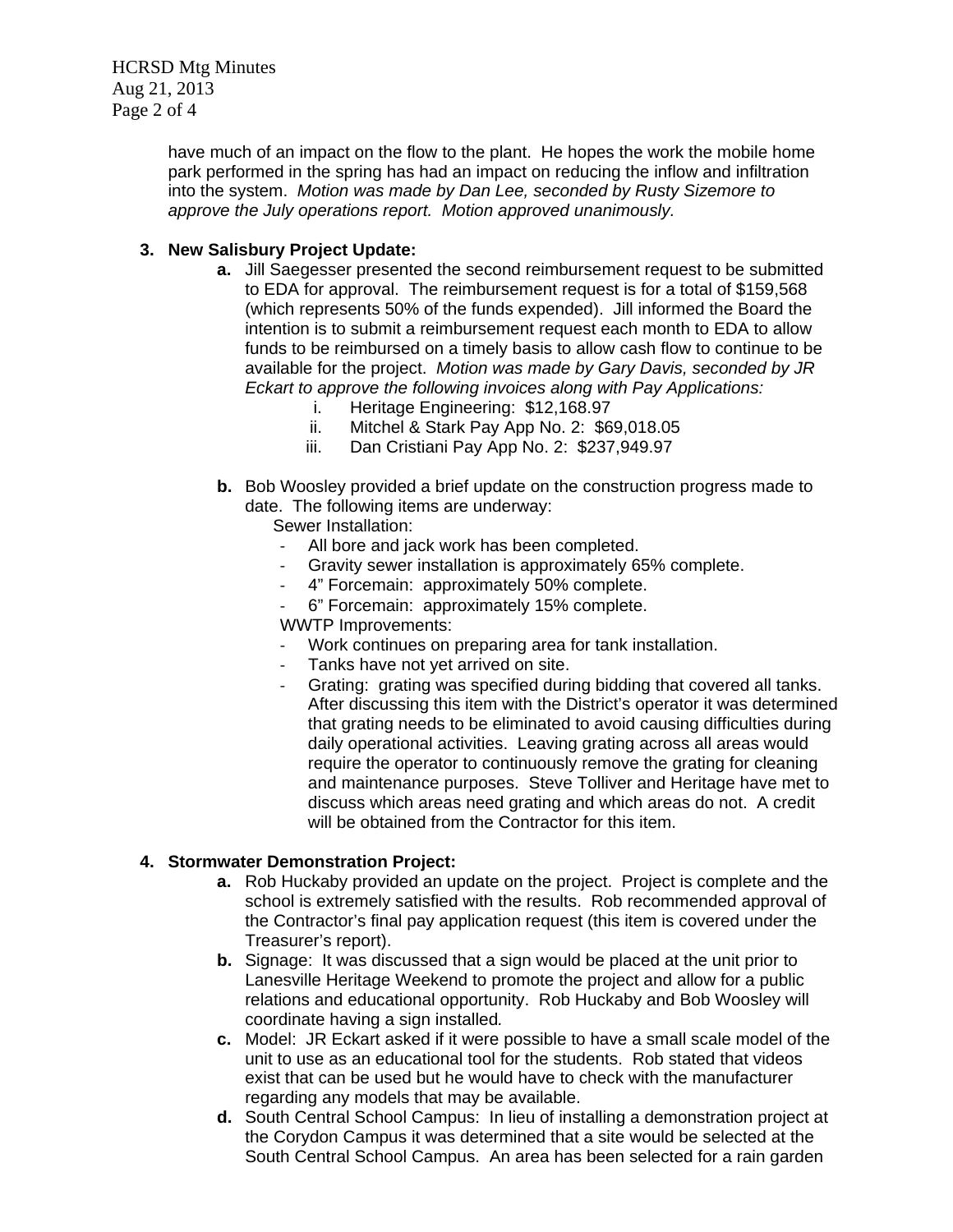HCRSD Mtg Minutes Aug 21, 2013 Page 3 of 4

> to be installed. Rob will have a more detailed report at the next meeting to discuss this matter.

**e.** HCCF Site: The District requested that contact be made with the Harrison County Community Foundation about the possible placement of a demonstration project on their property. Rob will follow up with them to discuss and report back at the next meeting.

#### **5. Lanesville Interchange Sewer Project:**

- **a. District Project:** Bob Woosley reported that all easements have now been acquired. Coordination with the Town's engineer has also taken place and a decision on the connection to the Town's system has been resolved. Final specifications are now being prepared for review.
- **b. Town of Lanesville Project:** Herb Schneider reported that the Town has now reached a verbal agreement with all property owners that require an easement on the gravity portion of their line. They are making several alignment changes to accommodate property owner requests and hope to have that completed along with signed easement documents in the coming weeks. The Town will then begin work on the remaining portion of their plans. No timeline was provided for an end date on design. Bob Woosley will follow up with the Town's Engineer (Dave Derrick) to coordinate submittals to IDEM.
- **c. County Council Update:** Tom informed the Board that he and Herb Schneider have been asked to provide an update to the Council on this project. This update will occur at the Council's next meeting on August 26, 2013.

#### **6. Treasurers Report:**

- **a.** Gary Davis reported that once again SSK has fallen behind on making their monthly payments for the mobile home park wastewater treatment. They are now 3 months behind. The Board instructed Chris Byrd to follow up with them regarding immediate payment on their overdue account.
- **b.** *A motion was made by J.R. Eckart, seconded by Rusty Sizemore to approve the July Treasurer's report. Motion approved unanimously.*
- **c.** *A motion was made by J.R. Eckart, seconded by Rusty Sizemore to approve the invoice payments as listed in the Treasurer's report. Motion approved unanimously.*

#### *EDA Funds:*

| i. Mitchell & Stark - Pay Application No. 2                 | \$69,018.05  |  |  |
|-------------------------------------------------------------|--------------|--|--|
| ii. Dan Cristiani Excavating - Pay Application No. 2        | \$237,949.97 |  |  |
| iii. Heritage Engineering - Construction Admin Services     | \$12,168.97  |  |  |
| <b>District Checking Account:</b>                           |              |  |  |
| iv. Harrison REMC - WWTP Electric Service                   | \$915.96     |  |  |
| v. Aqua Utility Service                                     | \$735.50     |  |  |
| vi. Aqua Utility Service - Oper., Auto Dialer & Sludge Haul | \$3,023.60   |  |  |
| vii. Town of Corydon - July sewer bills                     | \$7,619.73   |  |  |
| viii. Fulkerson Contracting - Lanesville storm project      | \$28,787.00  |  |  |
| ix. Stantec - Lanesville School Campus Project              | \$1,187.25   |  |  |
|                                                             |              |  |  |

**d.** *A motion was made by Gary Davis, seconded by Tony Combs to approve the following invoice payments. Motion approved unanimously.*